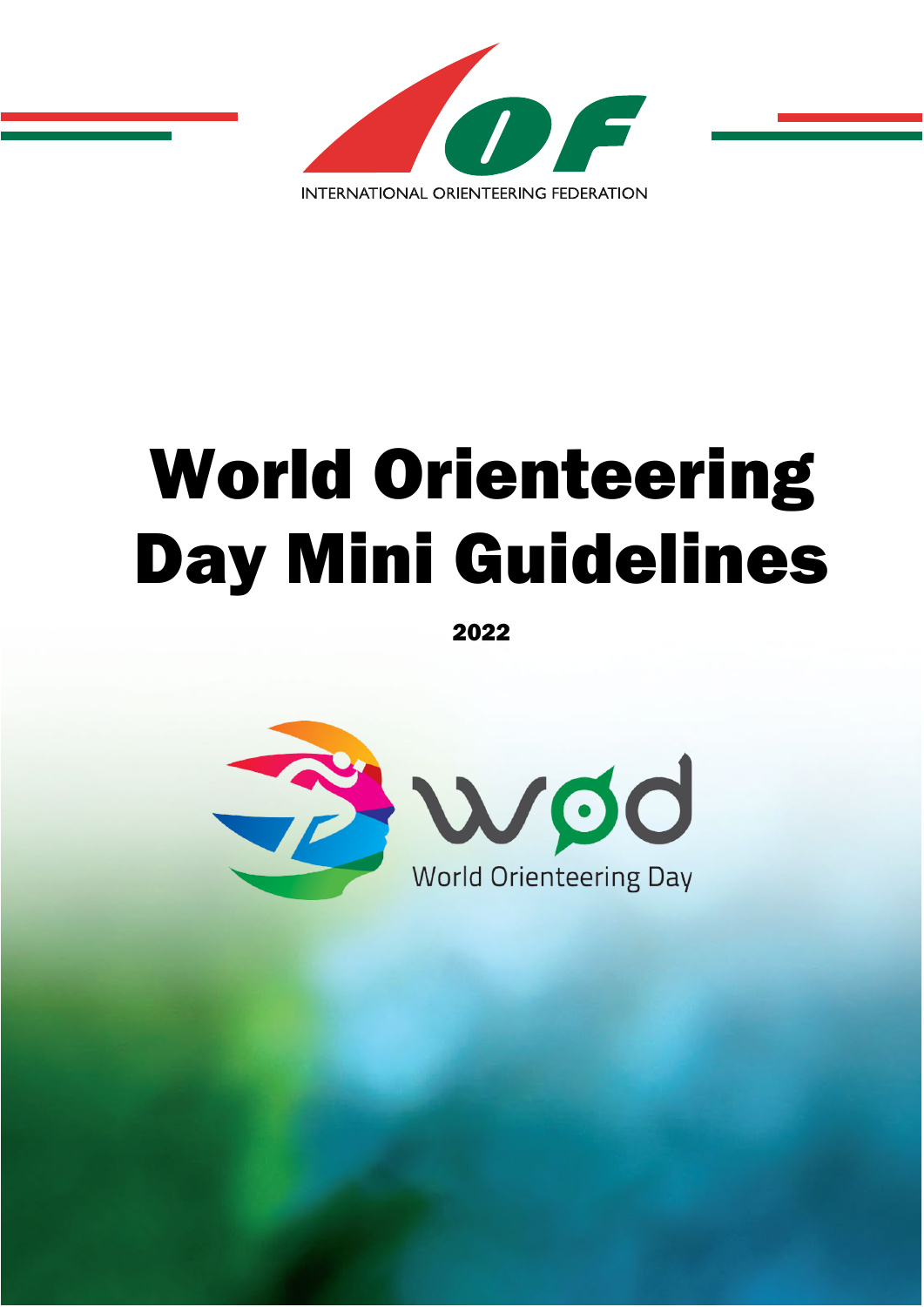# World Orienteering Day



#### Our Vision

The IOF are aiming for 500 000 participants at 5 000 events in 100 countries at World Orienteering Day 2022.

The IOF's goals regarding the organisation of this annual event are as follows:

- Increasing the visibility and accessibility of orienteering to young people.
- Increasing the number of participants both in the schools' activities as well and in the clubs' activities in all countries of National Federations, and to get more new countries to take part in orienteering.
- Helping teachers to implement orienteering in a fun and educational way.



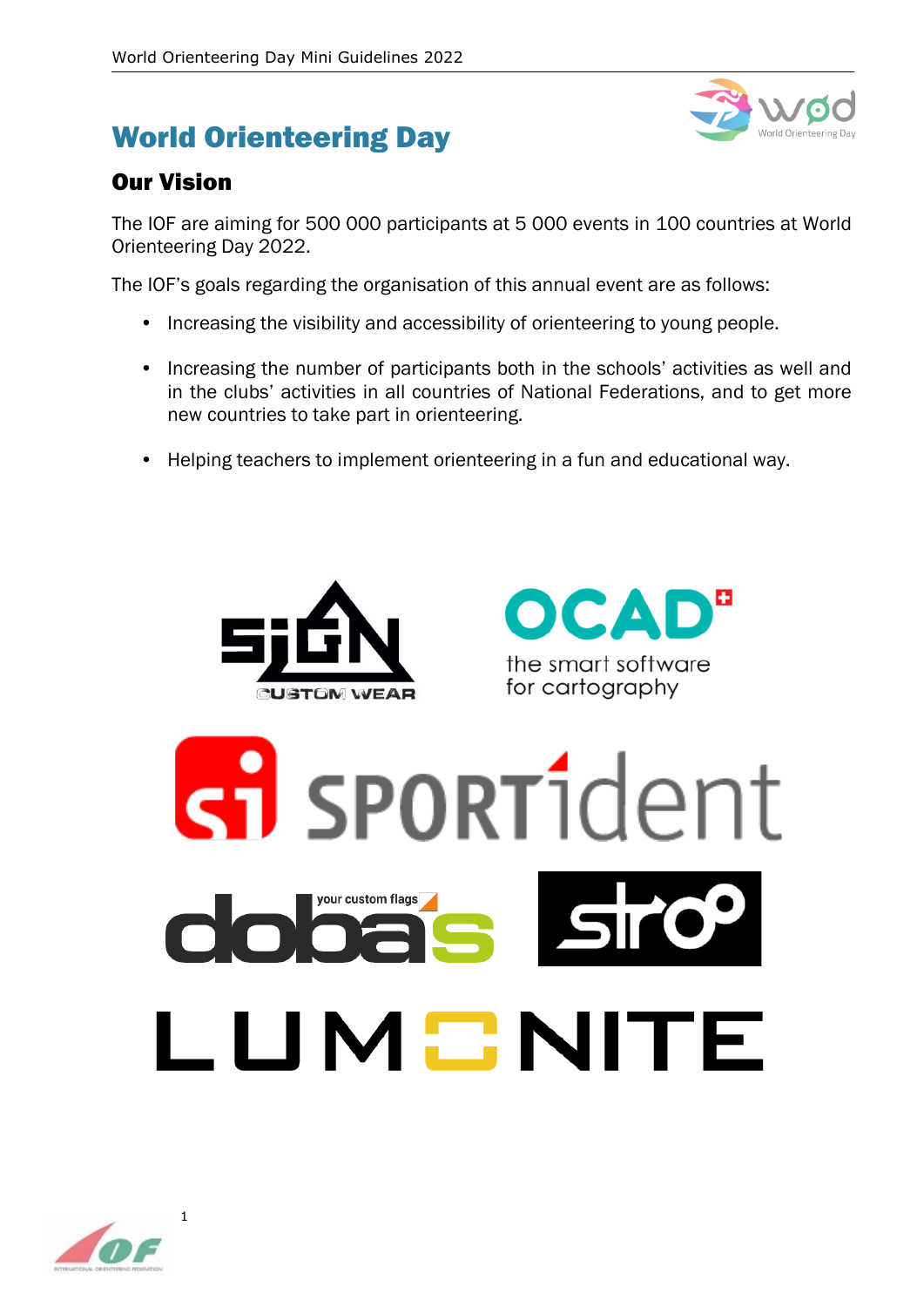# 7 Steps to a successful



## World Orienteering Day Event



Interested in creating a successful World Orienteering Day event?

Follow our 7-step guide to learn how to do it.

You can find more information and inspiration on [World Orienteering](http://www.worldorienteeringday.com/)  **Day** 

## 1. Register your World Orienteering Day Event

Register your event and contact person at [World Orienteering Day.](https://worldorienteeringday.com/) Please register your event and contact person as soon as possible.

When you have finalised your registration, a red flag will appear on the map. If there are many events in a small area, a red circle with a number will appear. You can zoom in and out to see events. You can also upload maps, photos and information for each event.

At [World Orienteering Day](http://www.worldorienteeringday.com/) you will find most of the information you need for a successful event.

#### 2. Promote your World Orienteering Day Event

At [worldorienteeringday.com](http://www.worldorienteeringday.com/) you will find our promotion kit for [World Orienteering Day](https://worldorienteeringday.com/) 2022.

Create an invitation using this kit, send out information via social media, invite local newspapers, radio and television.

Put up posters in strategic locations such as the main entrance to a school, the entrance to the gymnasium, at the local orienteering club etc.

#### 3. Draw a map

Draw a simple map or update an old map of your decided area. It can be a sketch or a more advanced map, indoor or outdoor, school yard, park or forest.

World Orienteering Day partner, map drawing software company [OCAD,](https://www.ocad.com/en/) offer World Orienteering Day organizers with free software licences for map drawing.

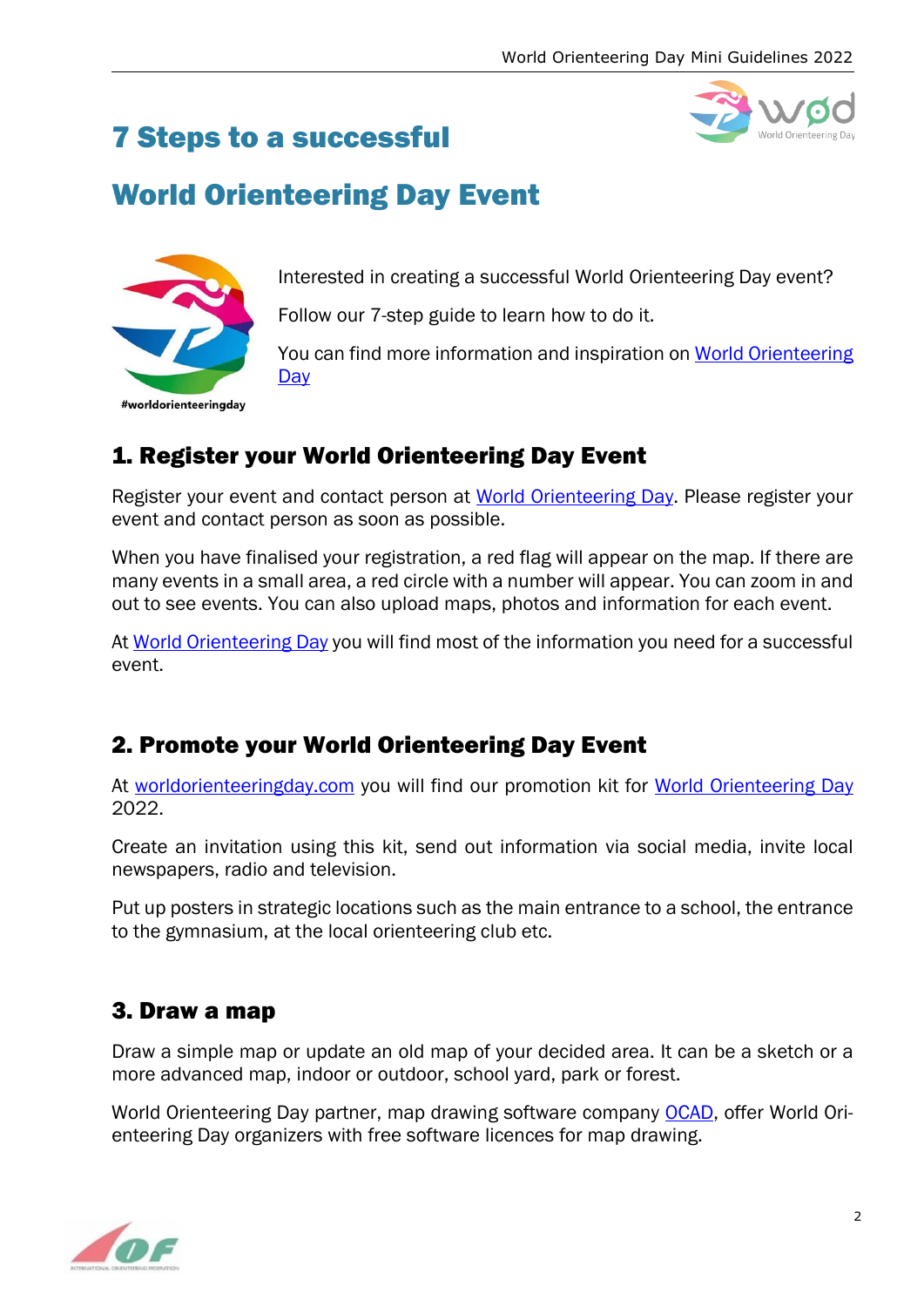

Just pre-register your World Orienteering Day event at [World Orienteering Day](https://worldorienteeringday.com/) and then contact World Orienteering Day at **[wod@orienteering.sport](mailto:wod@orienteering.sport)** to apply for a free OCAD Starter license and for other mapping information.

On the back of the map, you can write information about the local orienteering club's youth activities and upcoming events which will follow the kids home with the map.

#### 4. Make courses

Making a course can be easy. Make a simple course in for example the school yard, build up the "terrain" or create a small maze. You can use electronic punching system from [SPORTident.](https://www.sportident.com/)

Include the children in setting up a course.

If you want to try the future of orienteering, you can find different apps in your Smartphone as fun alternative. Put out the virtual controls on the phone. With the help of GPS you know always where you are and where you are going.

#### 5. Implement your World Orienteering Day Event

Now it is time to implement your [World Orienteering Day](https://worldorienteeringday.com/) event. You need assistants from your local club or a school. It is great if you have several assistants to support you, due the students always want to know more than you can expect.

You can invite schools to participate at a specified time e.g. 10:00-12:00, you may have an open entry during the whole day, for example at a school, you can carry out night orienteering or doing indoor orienteering. You can try orienteering in a canoe or on a bike. Or why not use inlines.

Most important is to have fun! And to find a lot of control markers or check points! Time keeping is not necessary. Very often timekeeping can be a major barrier to continue a fun activity. But those who wish timekeeping may also do it, of course. The important thing is that students leave the activity with a good feeling, that they are happy and satisfied.

If you have possibility, please use your elite runners or other prominent persons in your club or maybe why not ask some of World Orienteering Day ambassadors to support your event.

From the World Orienteering partner **SIGNSPORT**, you can order [WOD clothes](https://sign-sport.com/product-category/production/world-orienteering-day/) directly from their [WOD catalogue](https://en.calameo.com/read/005527772e3f29793a463) on their website.

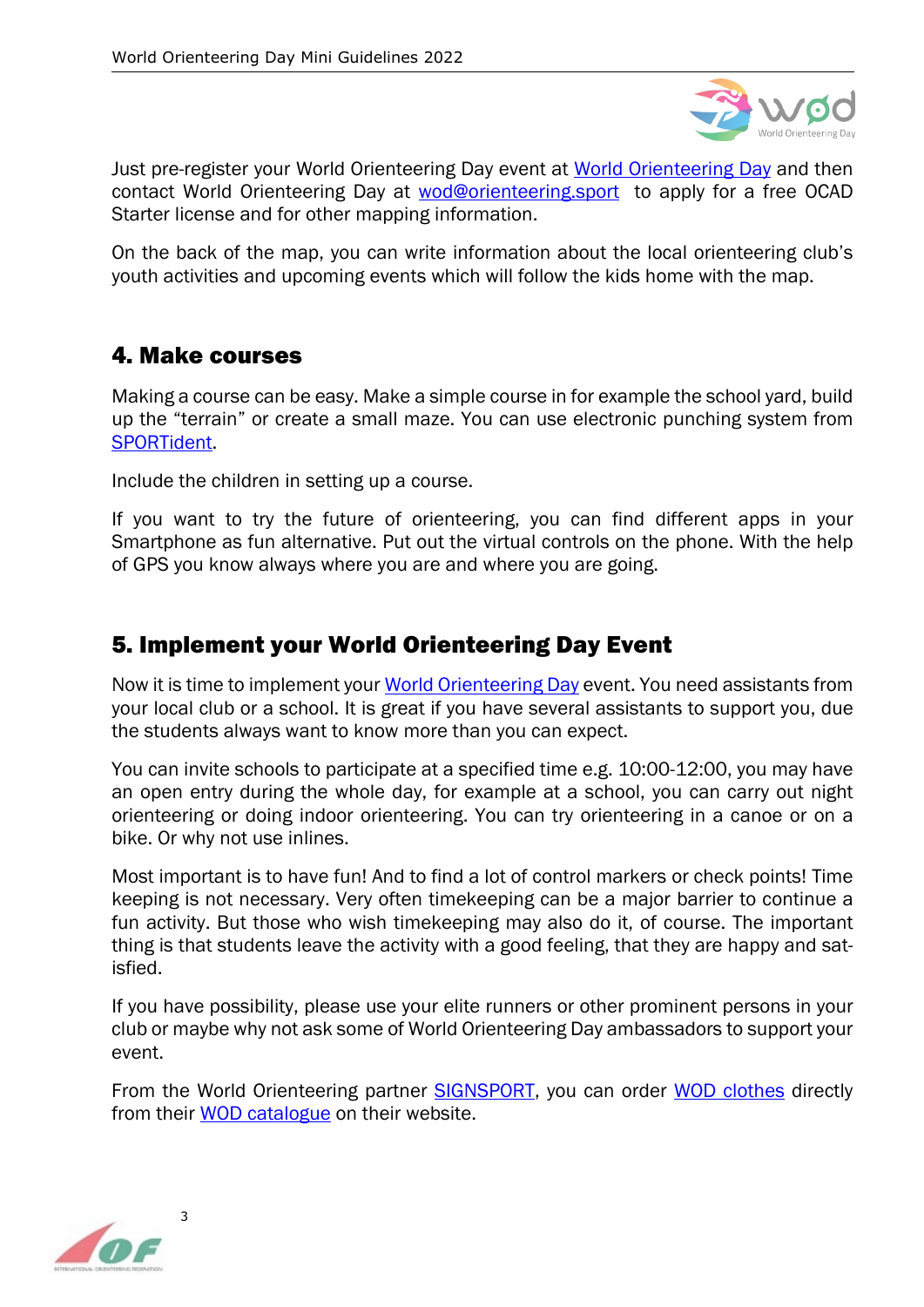From the World Orienteering Day partner [Dobas,](https://www.facebook.com/dobas.eu/) you can order [WOD flags](https://www.facebook.com/dobas.eu/) directly from them.

From the World Orienteering Day partner **Lumonite**, you can order **Lumonite headlamps** , directly from their website, with 10 % discount.

### 6. Give diplomas to all

You have the possibility to give away diplomas to all participants after the activity. You will find examples of [World Orienteering Day](https://worldorienteeringday.com/index.php/organise-an-event/) diplomas on WOD web site.

The diplomas have historically been very popular among the children.

You may also give away drinks, fruits and other small things you can get from local partners.

You can also order things from World Orienteering Day partner as give-aways.

#### 7. Report your World Orienteering Day Event

Please report your World Orienteering Day event as soon as possible after it takes place at [worldorienteeringday.com](file://orienteering.datalatu.fi/orienteeringorg/yhteiset/Development%20projects/WOD/Guidelines/2021/www.worldorienteeringday.com) 

Report the number of participants in each age group. This information will help us to expand the sport to more children.

When you have finalised your report, the red flag will change to green.

You can also see statistics on the participation of your activity, your country and how many people have participated worldwide.



Be part of something Bigger -Colour the World!

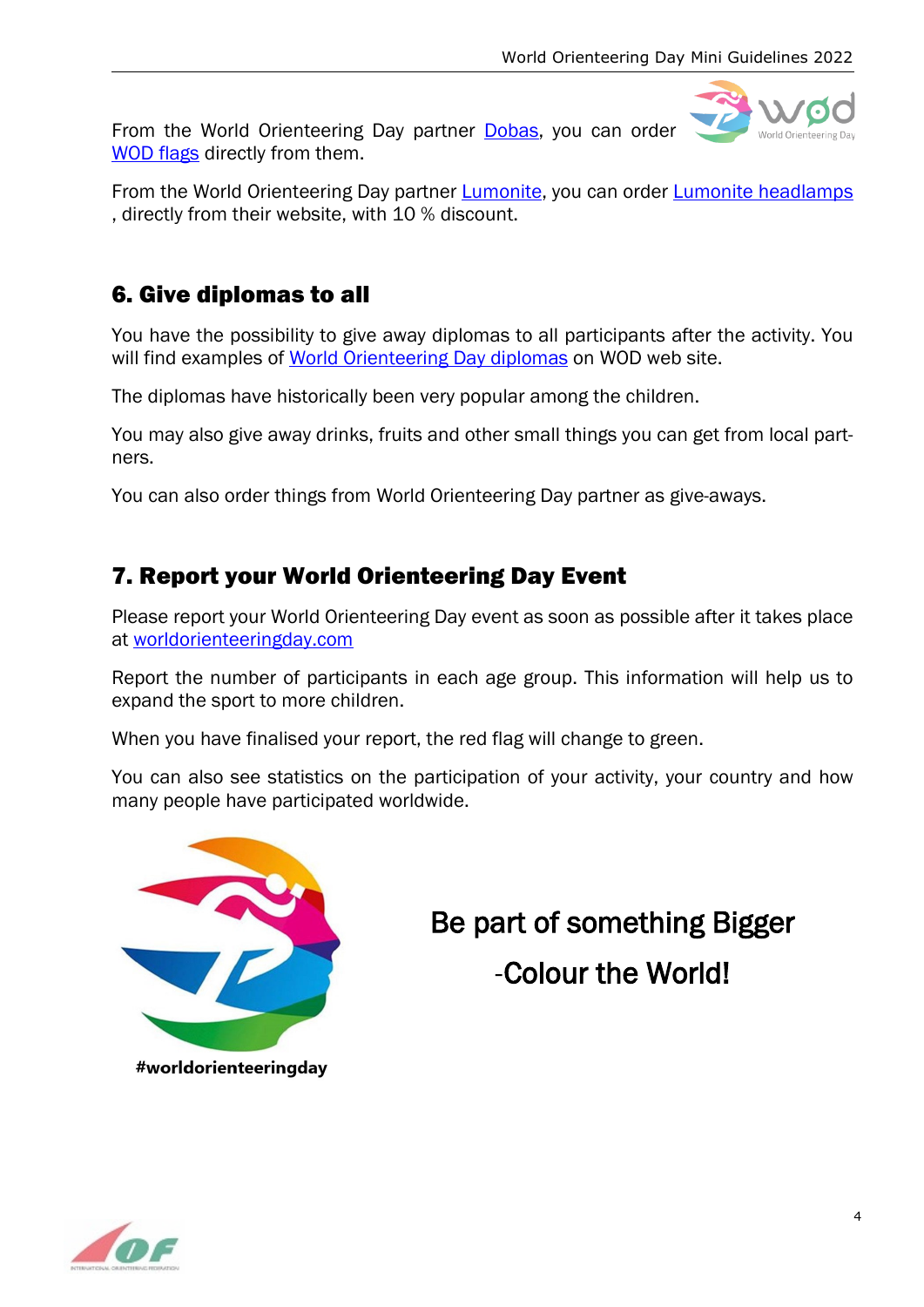

#### Contact World Orienteering Day

[wod@orienteering.sport](mailto:wod@orienteering.sport)

**Jenny Nilsson**, World Orienteering Day, Project Manager [jenny.nilsson@orienteering.sport](mailto:jenny.nilsson@orienteering.sport) +46 70 29 59 30





**<https://www.facebook.com/Worldorienteeringday>**



**[https://www.instagram.com/worldorienteeringday/](https://www.instagram.com/worldorienteeringday)**